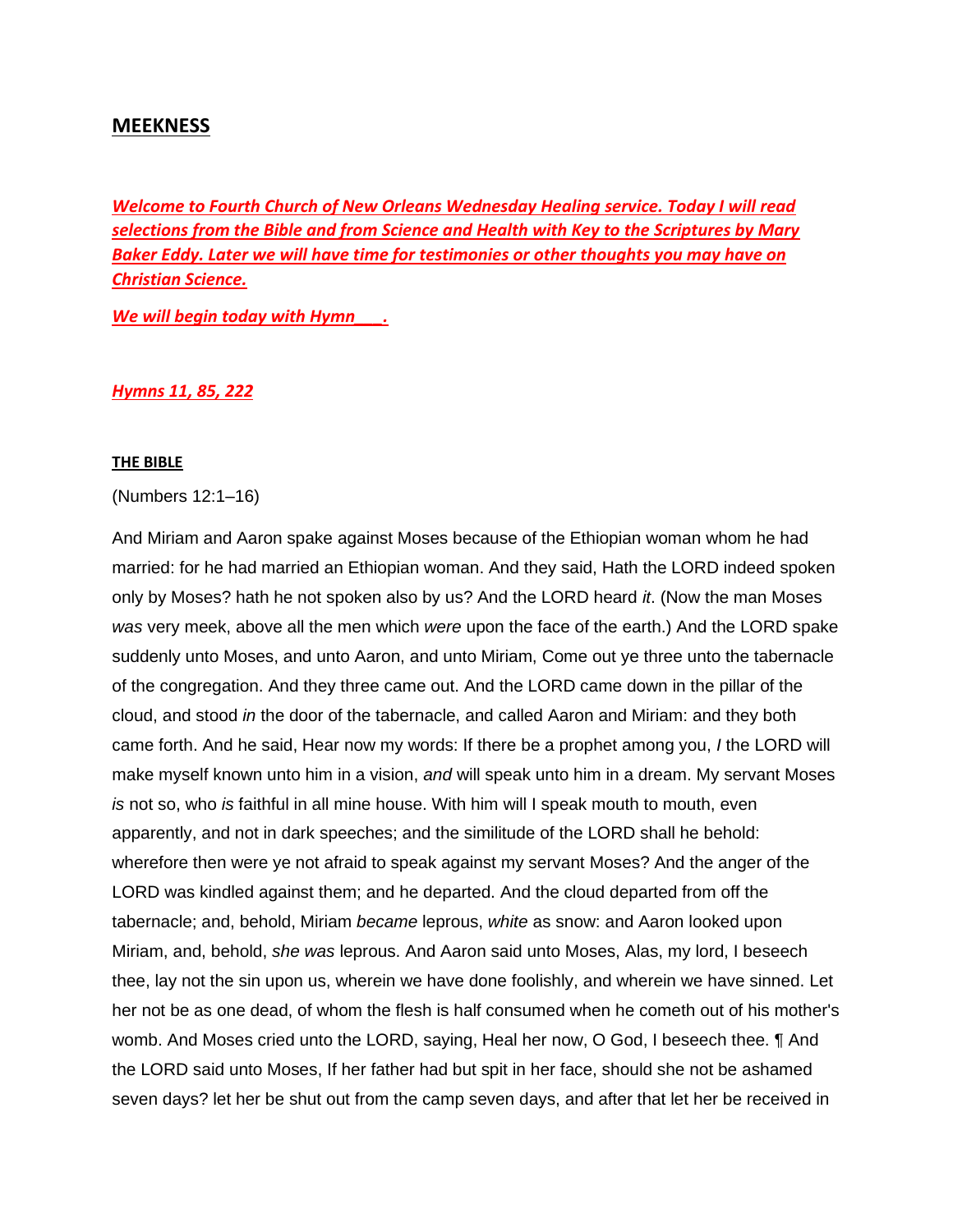*again*. And Miriam was shut out from the camp seven days: and the people journeyed not till Miriam was brought in *again*. And afterward the people removed from Hazeroth, and pitched in the wilderness of Paran.

## (II Kings 5:1–14)

Now Naaman, captain of the host of the king of Syria, was a great man with his master, and honourable, because by him the LORD had given deliverance unto Syria: he was also a mighty man in valour, *but he was* a leper. And the Syrians had gone out by companies, and had brought away captive out of the land of Israel a little maid; and she waited on Naaman's wife. And she said unto her mistress, Would God my lord *were* with the prophet that *is* in Samaria! for he would recover him of his leprosy. And *one* went in, and told his lord, saying, Thus and thus said the maid that *is* of the land of Israel. And the king of Syria said, Go to, go, and I will send a letter unto the king of Israel. And he departed, and took with him ten talents of silver, and six thousand *pieces* of gold, and ten changes of raiment. And he brought the letter to the king of Israel, saying, Now when this letter is come unto thee, behold, I have *therewith* sent Naaman my servant to thee, that thou mayest recover him of his leprosy. And it came to pass, when the king of Israel had read the letter, that he rent his clothes, and said, *Am* I God, to kill and to make alive, that this man doth send unto me to recover a man of his leprosy? wherefore consider, I pray you, and see how he seeketh a quarrel against me. ¶ And it was *so,* when Elisha the man of God had heard that the king of Israel had rent his clothes, that he sent to the king, saying, Wherefore hast thou rent thy clothes? let him come now to me, and he shall know that there is a prophet in Israel. So Naaman came with his horses and with his chariot, and stood at the door of the house of Elisha. And Elisha sent a messenger unto him, saying, Go and wash in Jordan seven times, and thy flesh shall come again to thee, and thou shalt be clean. But Naaman was wroth, and went away, and said, Behold, I thought, He will surely come out to me, and stand, and call on the name of the LORD his God, and strike his hand over the place, and recover the leper. *Are* not Abana and Pharpar, rivers of Damascus, better than all the waters of Israel? may I not wash in them, and be clean? So he turned and went away in a rage. And his servants came near, and spake unto him, and said, My father, *if* the prophet had bid thee *do some* great thing, wouldest thou not have done *it?* how much rather then, when he saith to thee, Wash, and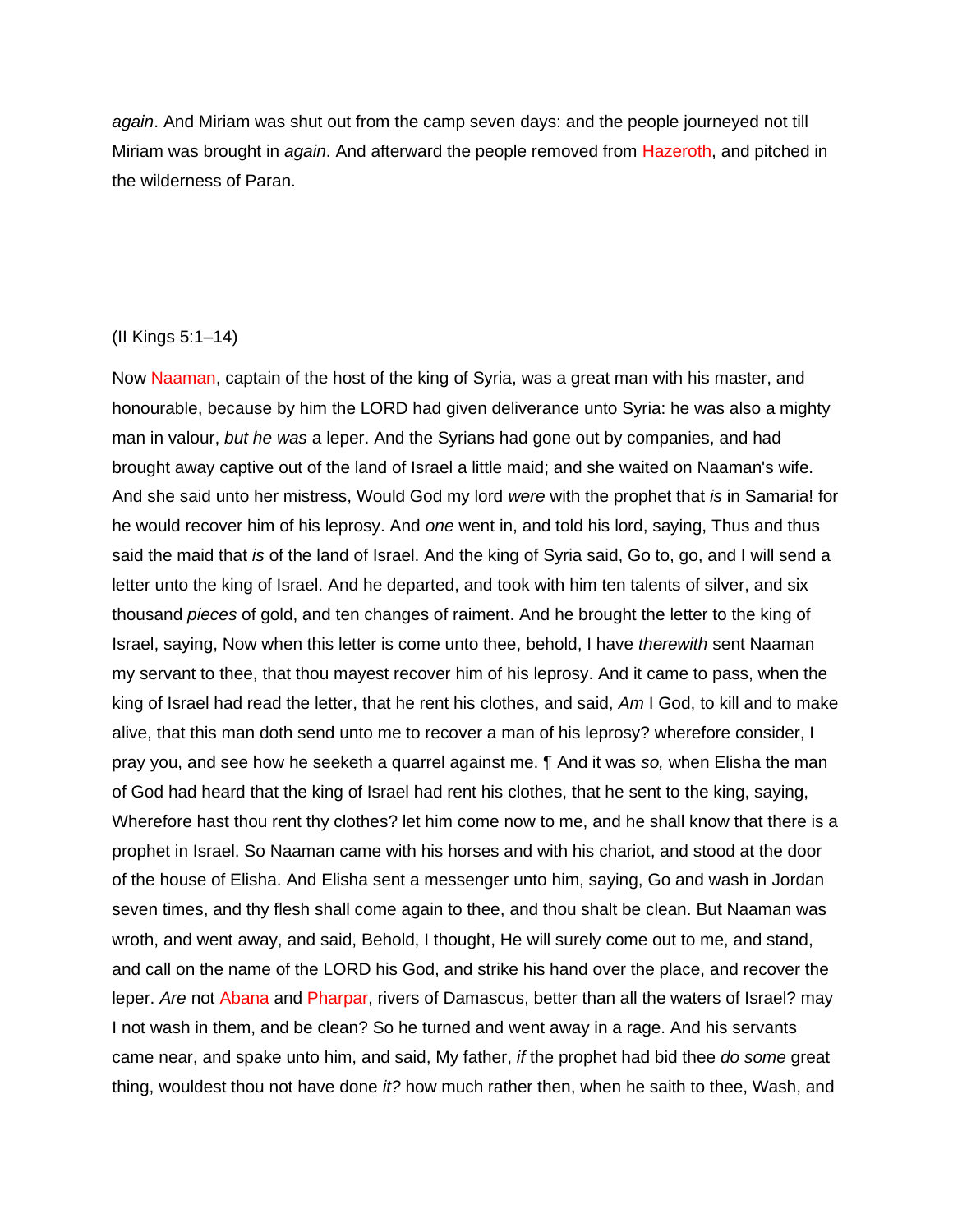be clean? Then went he down, and dipped himself seven times in Jordan, according to the saying of the man of God: and his flesh came again like unto the flesh of a little child, and he was clean.

## (Matthew 5:1–12)

And seeing the multitudes, he went up into a mountain: and when he was set, his disciples came unto him: And he opened his mouth, and taught them, saying, Blessed *are* the poor in spirit: for theirs is the kingdom of heaven. Blessed *are* they that mourn: for they shall be comforted. Blessed *are* the meek: for they shall inherit the earth. Blessed *are* they which do hunger and thirst after righteousness: for they shall be filled. Blessed *are* the merciful: for they shall obtain mercy. Blessed *are* the pure in heart: for they shall see God. Blessed *are* the peacemakers: for they shall be called the children of God. Blessed *are* they which are persecuted for righteousness' sake: for theirs is the kingdom of heaven. Blessed are ye, when *men* shall revile you, and persecute *you,* and shall say all manner of evil against you falsely, for my sake. Rejoice, and be exceeding glad: for great *is* your reward in heaven: for so persecuted they the prophets which were before you.

#### (Mark 5:25–34)

And a certain woman, which had an issue of blood twelve years, And had suffered many things of many physicians, and had spent all that she had, and was nothing bettered, but rather grew worse, When she had heard of Jesus, came in the press behind, and touched his garment. For she said, If I may touch but his clothes, I shall be whole. And straightway the fountain of her blood was dried up; and she felt in *her* body that she was healed of that plague. And Jesus, immediately knowing in himself that virtue had gone out of him, turned him about in the press, and said, Who touched my clothes? And his disciples said unto him, Thou seest the multitude thronging thee, and sayest thou, Who touched me? And he looked round about to see her that had done this thing. But the woman fearing and trembling, knowing what was done in her, came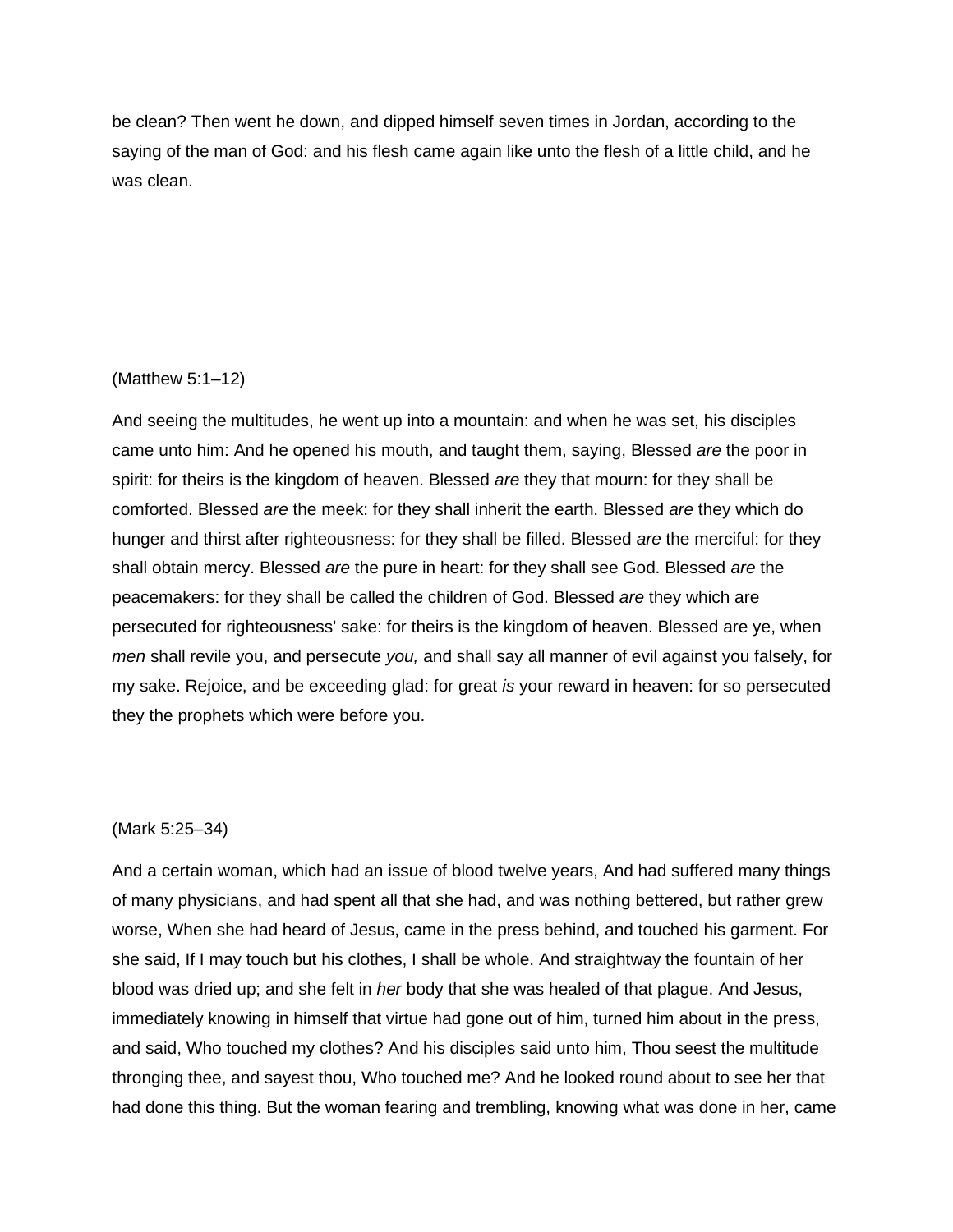and fell down before him, and told him all the truth. And he said unto her, Daughter, thy faith hath made thee whole; go in peace, and be whole of thy plague.

### (Luke 14:7–14)

¶ And he put forth a parable to those which were bidden, when he marked how they chose out the chief rooms; saying unto them, When thou art bidden of any *man* to a wedding, sit not down in the highest room; lest a more honourable man than thou be bidden of him; And he that bade thee and him come and say to thee, Give this man place; and thou begin with shame to take the lowest room. But when thou art bidden, go and sit down in the lowest room; that when he that bade thee cometh, he may say unto thee, Friend, go up higher: then shalt thou have worship in the presence of them that sit at meat with thee. For whosoever exalteth himself shall be abased; and he that humbleth himself shall be exalted. ¶ Then said he also to him that bade him, When thou makest a dinner or a supper, call not thy friends, nor thy brethren, neither thy kinsmen, nor *thy* rich neighbours; lest they also bid thee again, and a recompence be made thee. But when thou makest a feast, call the poor, the maimed, the lame, the blind: And thou shalt be blessed; for they cannot recompense thee: for thou shalt be recompensed at the resurrection of the just.

## (John 13:12–20)

So after he had washed their feet, and had taken his garments, and was set down again, he said unto them, Know ye what I have done to you? Ye call me Master and Lord: and ye say well; for *so* I am. If I then, *your* Lord and Master, have washed your feet; ye also ought to wash one another's feet. For I have given you an example, that ye should do as I have done to you. Verily, verily, I say unto you, The servant is not greater than his lord; neither he that is sent greater than he that sent him. If ye know these things, happy are ye if ye do them. ¶ I speak not of you all: I know whom I have chosen: but that the scripture may be fulfilled, He that eateth bread with me hath lifted up his heel against me. Now I tell you before it come, that, when it is come to pass, ye may believe that I am *he*. Verily, verily, I say unto you, He that receiveth whomsoever I send receiveth me; and he that receiveth me receiveth him that sent me.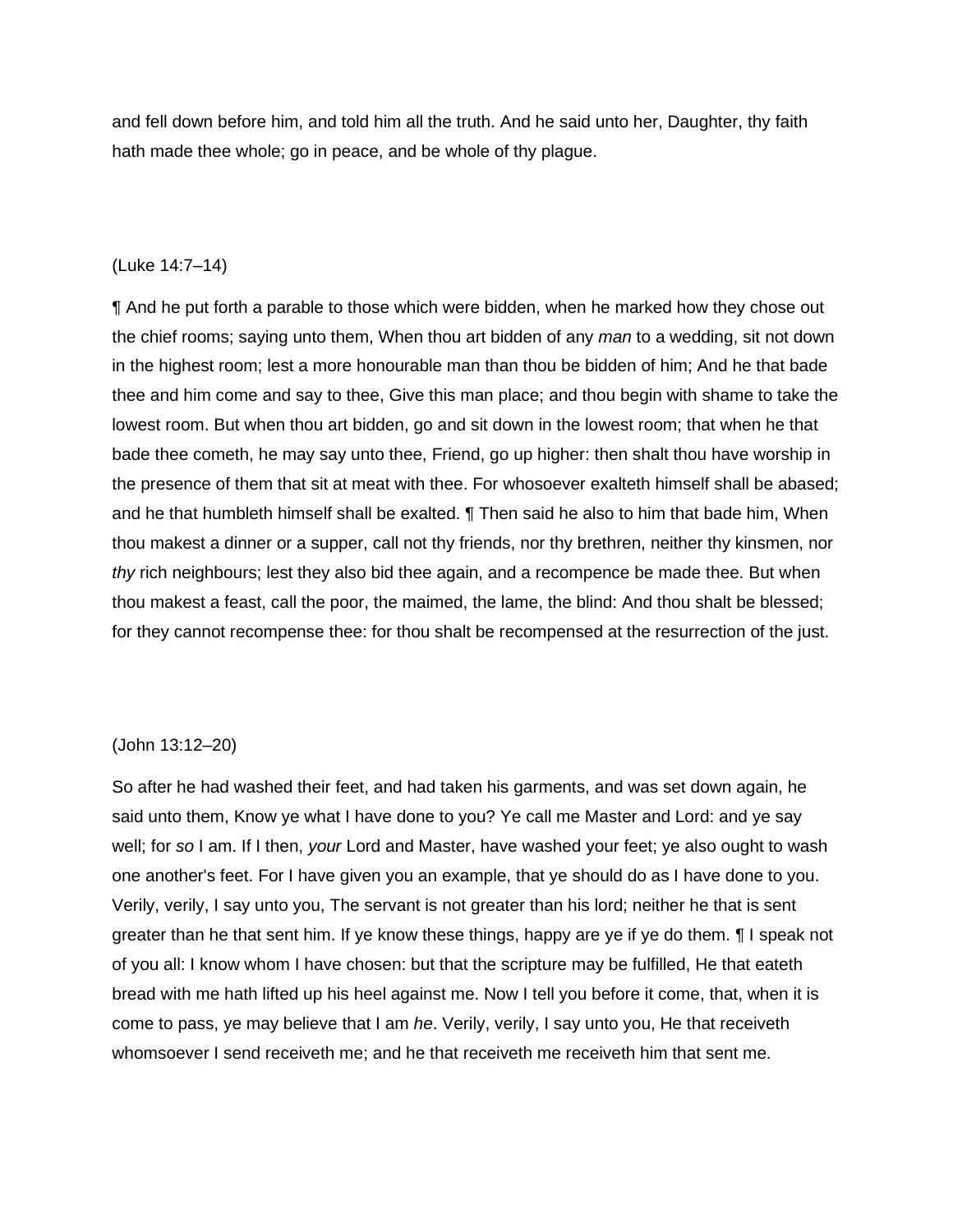#### **SCIENCE AND HEALTH**

(Science and Health with Key to the Scriptures, Mary Baker Eddy, p. 4:3–26) What we most need is the prayer of fervent desire for growth in grace, expressed in patience, meekness, love, and good deeds. To keep the commandments of our Master and follow his example, is our proper debt to him and the only worthy evidence of our gratitude for all that he has done. Outward worship is not of itself sufficient to express loyal and heartfelt gratitude, since he has said: "If ye love me, keep my commandments."

The habitual struggle to be always good is unceasing prayer. Its motives are made manifest in the blessings they bring, — blessings which, even if not acknowledged in audible words, attest our worthiness to be partakers of Love.

Simply asking that we may love God will never make us love Him; but the longing to be better and holier, expressed in daily watchfulness and in striving to assimilate more of the divine character, will mould and fashion us anew, until we awake in His likeness. We reach the Science of Christianity through demonstration of the divine nature; but in this wicked world goodness will "be evil spoken of," and patience must bring experience.

(Science and Health with Key to the Scriptures, Mary Baker Eddy, pp. 30:19–3)

As the individual ideal of Truth, Christ Jesus came to rebuke rabbinical error and all sin, sickness, and death, — to point out the way of Truth and Life. This ideal was demonstrated throughout the whole earthly career of Jesus, showing the difference between the offspring of Soul and of material sense, of Truth and of error.

If we have triumphed sufficiently over the errors of material sense to allow Soul to hold the control, we shall loathe sin and rebuke it under every mask. Only in this way can we bless our enemies, though they may not so construe our words. We cannot choose for ourselves, but must work out our salvation in the way Jesus taught. In meekness and might, he was found preaching the gospel to the poor. Pride and fear are unfit to bear the standard of Truth, and God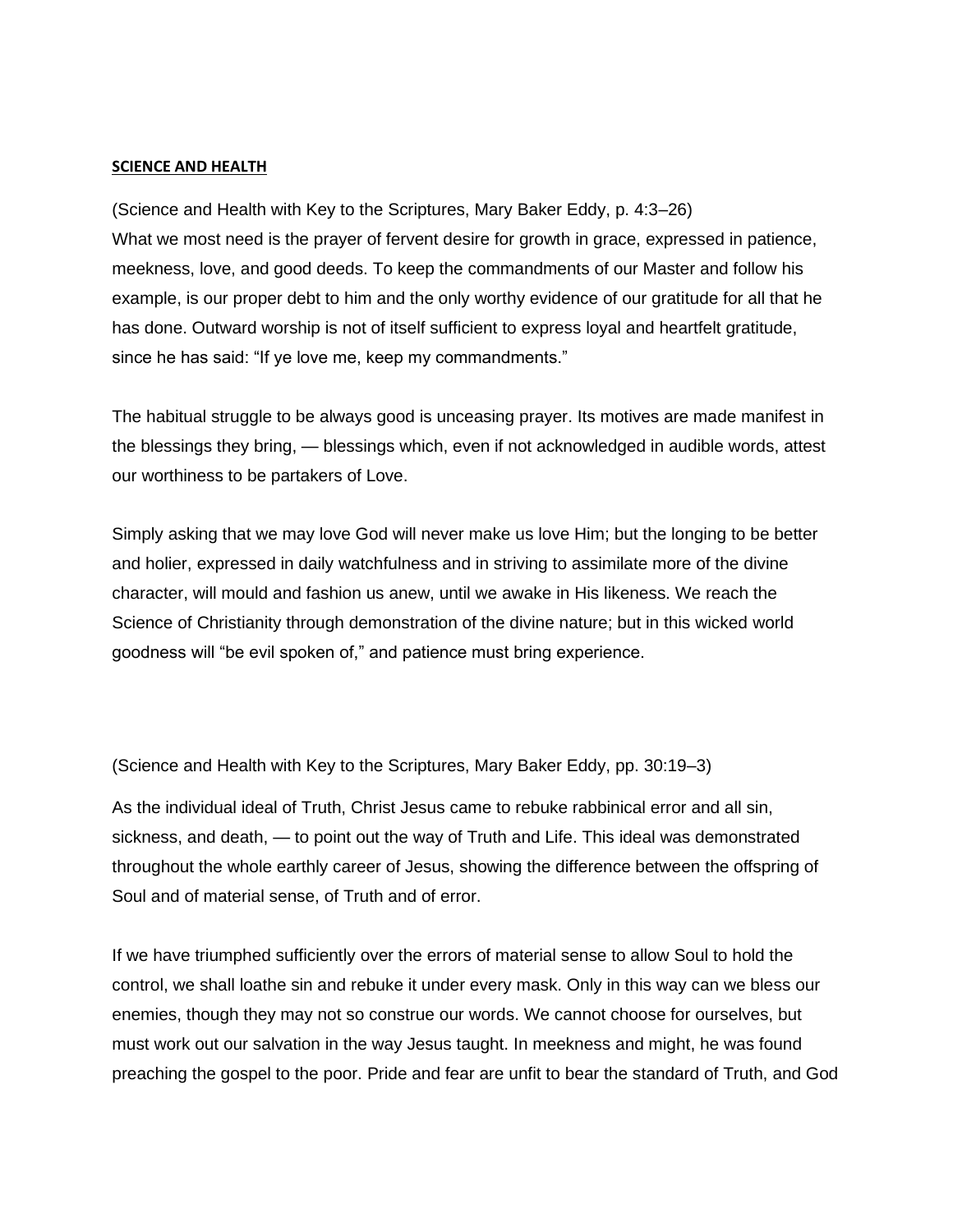will never place it in such hands.

(Science and Health with Key to the Scriptures, Mary Baker Eddy, p. 106:15–29)

Let this age, which sits in judgment on Christian Science, sanction only such methods as are demonstrable in Truth and known by their fruit, and classify all others as did St. Paul in his great epistle to the Galatians, when he wrote as follows:

"Now the works of the flesh are manifest, which are these; Adultery, fornication, uncleanness, lasciviousness, idolatry, *witchcraft*, hatred, variance, emulations, wrath, strife, seditions, heresies, envyings, murders, drunkenness, revellings and such like: of the which I tell you before, as I have also told you in time past, that they which do such things shall not inherit the kingdom of God. But the fruit of the Spirit is love, joy, peace, longsuffering, gentleness, goodness, faith, meekness, temperance: against such there is no law."

(Science and Health with Key to the Scriptures, Mary Baker Eddy, p. 224:11–31 (to 2nd .))

In the record of nineteen centuries, there are sects many but not enough Christianity. Centuries ago religionists were ready to hail an anthropomorphic God, and array His vicegerent with pomp and splendor; but this was not the manner of truth's appearing. Of old the cross was truth's central sign, and it is to-day. The modern lash is less material than the Roman scourge, but it is equally as cutting. Cold disdain, stubborn resistance, opposition from church, state laws, and the press, are still the harbingers of truth's full-orbed appearing.

A higher and more practical Christianity, demonstrating justice and meeting the needs of mortals in sickness and in health, stands at the door of this age, knocking for admission. Will you open or close the door upon this angel visitant, who cometh in the quiet of meekness, as he came of old to the patriarch at noonday?

Truth brings the elements of liberty. On its banner is the Soul-inspired motto, "Slavery is abolished." The power of God brings deliverance to the captive. No power can withstand divine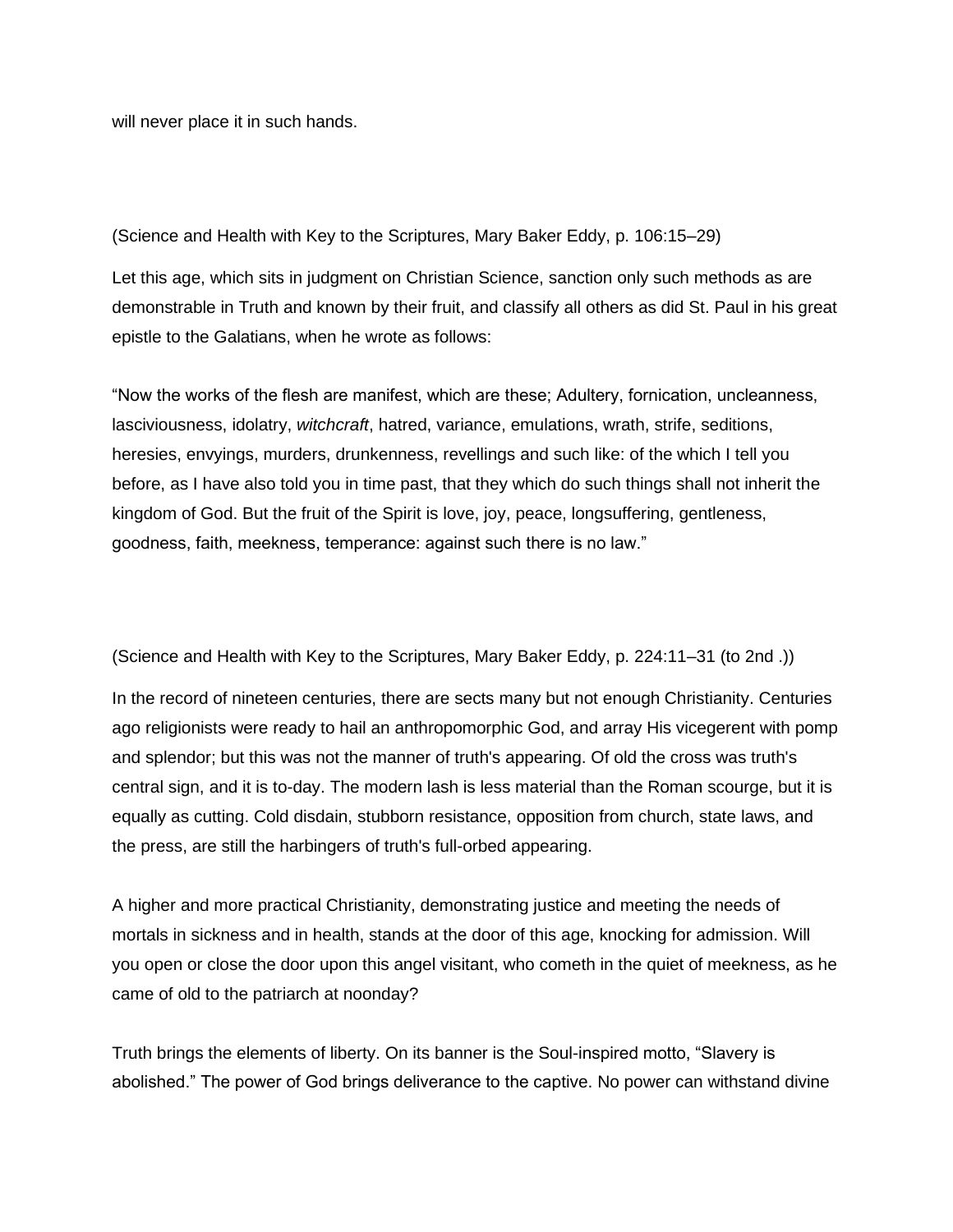Love.

(Science and Health with Key to the Scriptures, Mary Baker Eddy, p. 343:14–24)

Jesus strips all disguise from error, when his teachings are fully understood. By parable and argument he explains the impossibility of good producing evil; and he also scientifically demonstrates this great fact, proving by what are wrongly called miracles, that sin, sickness, and death are beliefs — illusive errors — which he could and did destroy.

It would sometimes seem as if truth were rejected because meekness and spirituality are the conditions of its acceptance, while Christendom generally demands so much less.

(Science and Health with Key to the Scriptures, Mary Baker Eddy, pp. 444:7–26 (np))

If Christian Scientists ever fail to receive aid from other Scientists, — their brethren upon whom they may call, — God will still guide them into the right use of temporary and eternal means. Step by step will those who trust Him find that "God is our refuge and strength, a very present help in trouble."

Students are advised by the author to be charitable and kind, not only towards differing forms of religion and medicine, but to those who hold these differing opinions. Let us be faithful in pointing the way through Christ, as we understand it, but let us also be careful always to "judge righteous judgment," and never to condemn rashly. "Whosoever shall smite thee on thy right cheek, turn to him the other also." That is, Fear not that he will smite thee again for thy forbearance. If ecclesiastical sects or medical schools turn a deaf ear to the teachings of Christian Science, then part from these opponents as did Abraham when he parted from Lot, and say in thy heart: "Let there be no strife, I pray thee, between me and thee, and between my herdmen and thy herdmen; for we be brethren." Immortals, or God's children in divine Science, are one harmonious family; but mortals, or the "children of men" in material sense, are discordant and ofttimes false brethren.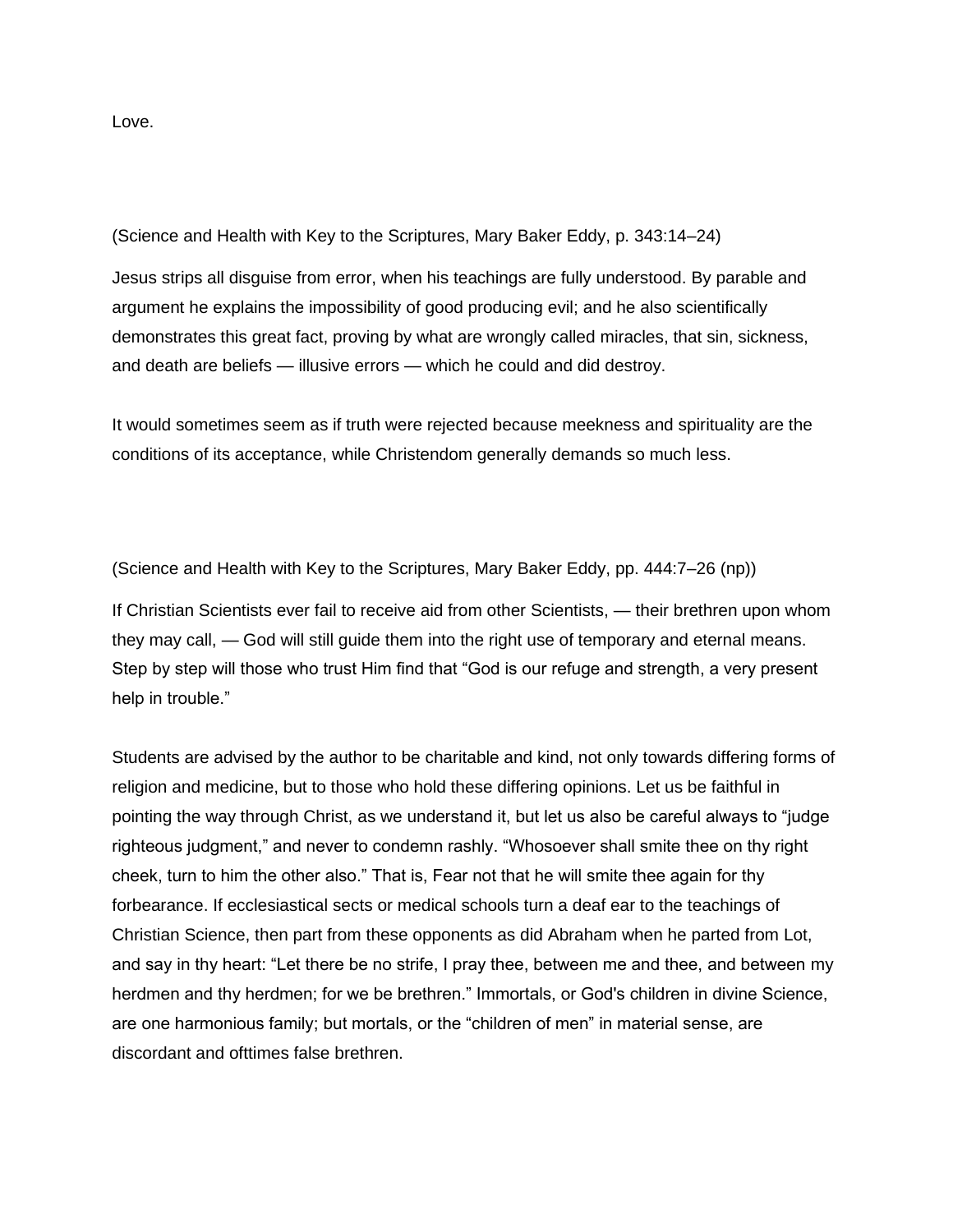The teacher must make clear to students the Science of healing, especially its ethics, — that all is Mind, and that the Scientist must conform to God's requirements. Also the teacher must thoroughly fit his students to defend themselves against sin, and to guard against the attacks of the would-be *mental assassin,* who attempts to kill morally and physically. No hypothesis as to the existence of another power should interpose a doubt or fear to hinder the demonstration of Christian Science. Unfold the latent energies and capacities for good in your pupil. Teach the great possibilities of man endued with divine Science. Teach the dangerous possibility of dwarfing the spiritual understanding and demonstration of Truth by sin, or by recourse to material means for healing. Teach the meekness and might of life "hid with Christ in God," and there will be no desire for other healing methods. You render the divine law of healing obscure and void, when you weigh the human in the scale with the divine, or limit in any direction of thought the omnipresence and omnipotence of God.

Christian Science silences human will, quiets fear with Truth and Love, and illustrates the unlabored motion of the divine energy in healing the sick. Self-seeking, envy, passion, pride, hatred, and revenge are cast out by the divine Mind which heals disease. The human will which maketh and worketh a lie, hiding the divine Principle of harmony, is destructive to health, and is the cause of disease rather than its cure.

(Science and Health with Key to the Scriptures, Mary Baker Eddy, p. 33:13–26)

For this truth of spiritual being, their Master was about to suffer violence and drain to the dregs his cup of sorrow. He must leave them. With the great glory of an everlasting victory overshadowing him, he gave thanks and said, "Drink ye all of it."

When the human element in him struggled with the divine, our great Teacher said: "Not my will, but Thine, be done!" — that is, Let not the flesh, but the Spirit, be represented in me. This is the new understanding of spiritual Love. It gives all for Christ, or Truth. It blesses its enemies, heals the sick, casts out error, raises the dead from trespasses and sins, and preaches the gospel to the poor, the meek in heart.

(Science and Health with Key to the Scriptures, Mary Baker Eddy, p. 54:8–28)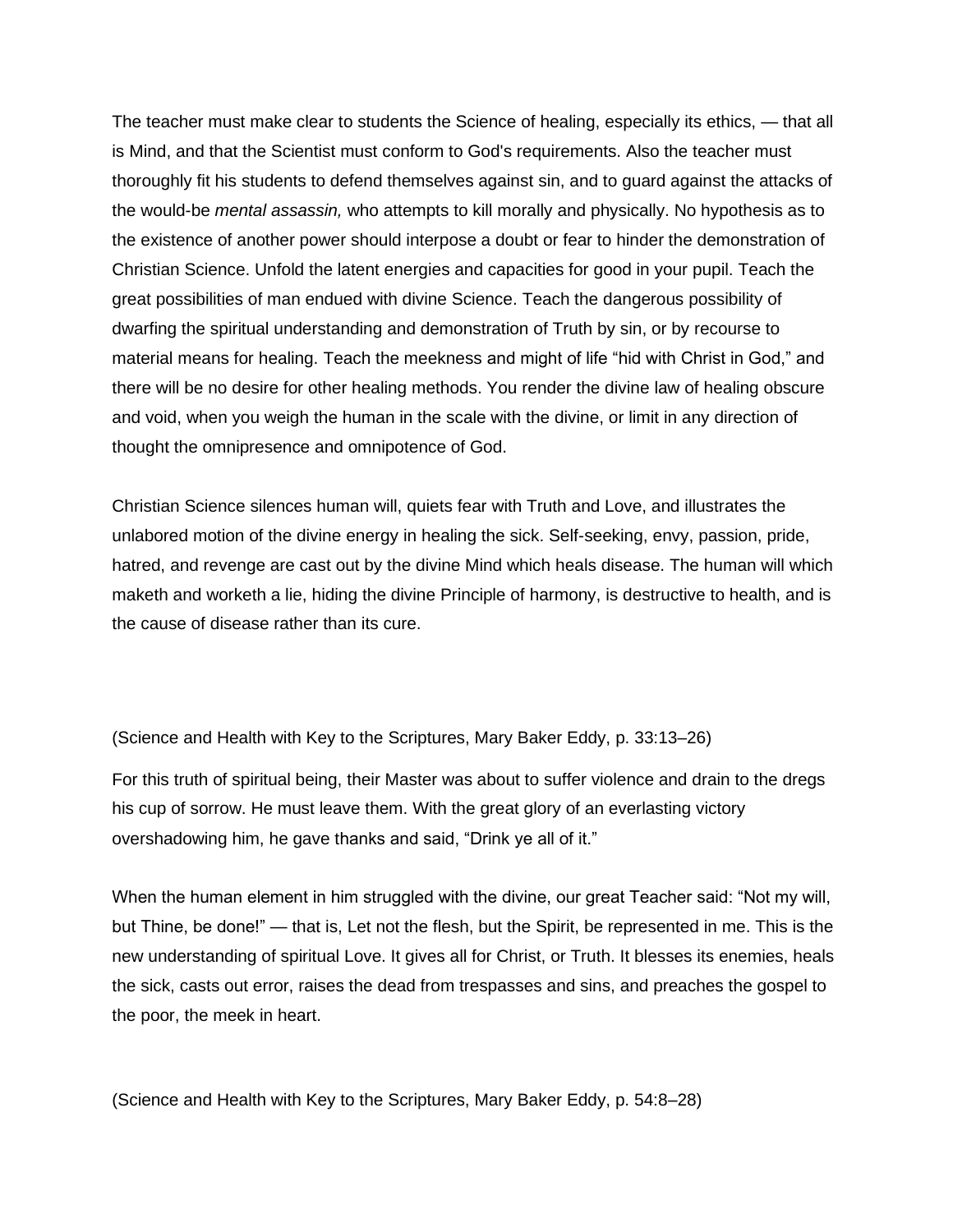Who is ready to follow his teaching and example? All must sooner or later plant themselves in Christ, the true idea of God. That he might liberally pour his dear-bought treasures into empty or sin-filled human storehouses, was the inspiration of Jesus' intense human sacrifice. In witness of his divine commission, he presented the proof that Life, Truth, and Love heal the sick and the sinning, and triumph over death through Mind, not matter. This was the highest proof he could have offered of divine Love. His hearers understood neither his words nor his works. They would not accept his meek interpretation of life nor follow his example.

His earthly cup of bitterness was drained to the dregs. There adhered to him only a few unpretentious friends, whose religion was something more than a name. It was so vital, that it enabled them to understand the Nazarene and to share the glory of eternal life. He said that those who followed him should drink of his cup, and history has confirmed the prediction.

We will now have a moment of silent prayer to be followed by the audible repetition of the Lord's Prayer.

Fourth Church of New Orleans is a branch of The Mother Church of Christ, Scientist, in Boston, MA. This church is committed to understanding and practicing the works of Christ Jesus and his disciples. Our church is a healing church and all mankind is included in the blessing this service imparts.